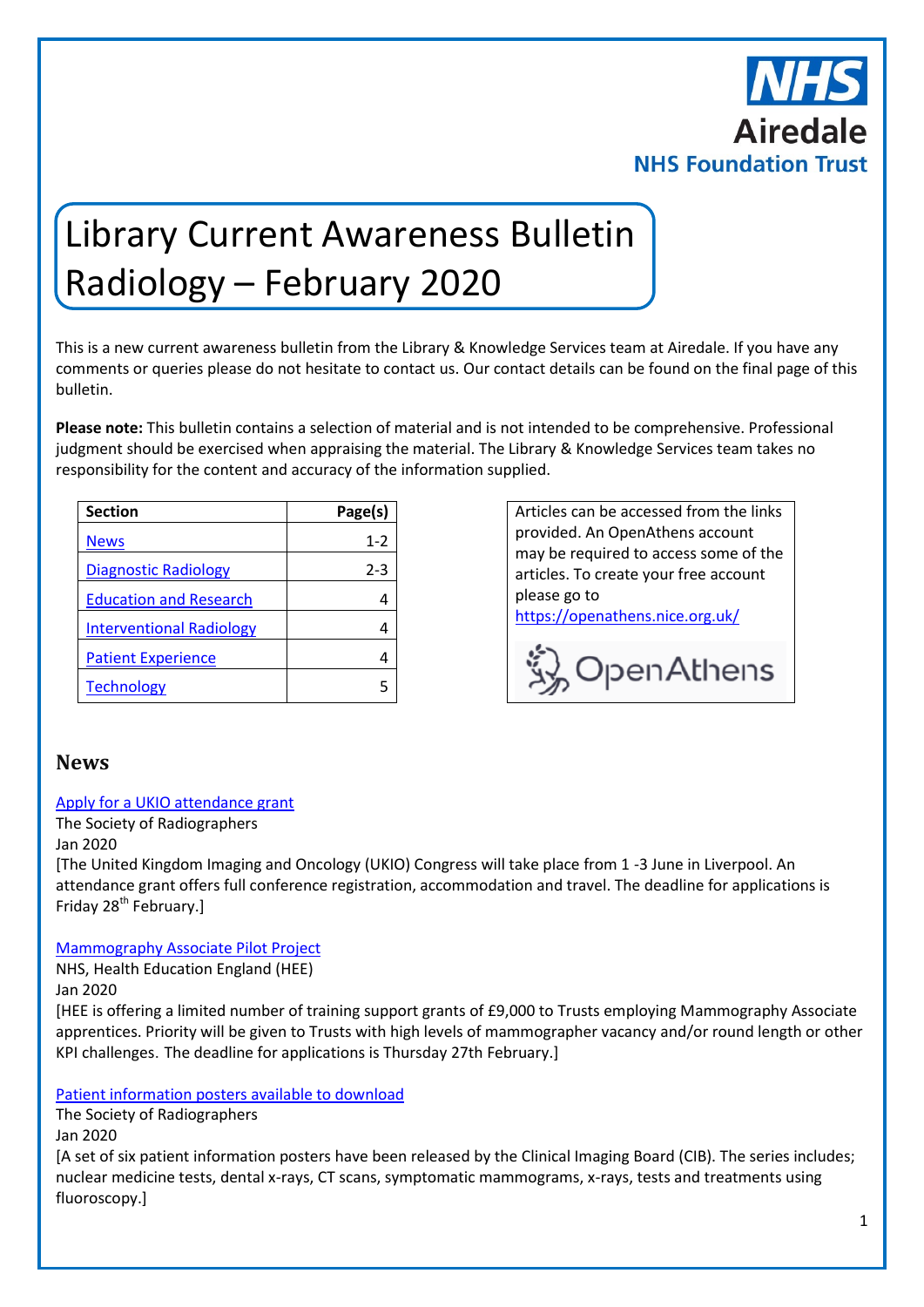[Radiography students to receive £5,000 annual maintenance payment](https://www.sor.org/news/radiography-students-receive-5000-annual-maintenance-payment)

The Society of Radiographers

Jan 2020

[The government has confirmed that diagnostic and radiotherapy students in England will receive a £5,000 annual maintenance grant, which they will not have to pay back. The grants will be available to new students and students already on pre-registration courses from September 2020.]

[Report calls for better imaging for patients with suspected bowel obstructions](https://www.rcr.ac.uk/posts/report-calls-better-imaging-patients-suspected-bowel-obstructions)

The Royal College of Radiologists (RCR)

Jan 2020

[A report from the National Confidential Enquiry into Patient Outcome and Death (NCEPOD) compiled evidence from UK-wide case reviews and clinician surveys to make a series of recommendations for improving the care of adults with acute bowel obstruction.]

[Report calls for improved detection of aortic dissection](https://www.rcr.ac.uk/posts/report-calls-improved-detection-aortic-dissection)

The Royal College of Radiologists (RCR)

Jan 2020

[A report from the Healthcare Safety Investigation Branch (HSIB) has called for hospitals in England to improve the diagnosis and management of deadly aortic tears. The report also tasks the RCR to help create a national process for better case management of aortic dissection.]

[Top tips for writing service improvement case studies](https://www.sor.org/news/top-tips-writing-service-improvement-case-studies)

The Society of Radiographers Jan 2020

[The Council for Allied Health Professionals Research (CAHPR) have released their top 10 tips to help healthcare professionals write and share an award-winning case study.]

### <span id="page-1-0"></span>**Diagnostic Radiology**

[An additional challenge for head and neck radiologists: anatomic variants posing a surgical risk](https://insightsimaging.springeropen.com/articles/10.1186/s13244-019-0794-7) – a pictorial review Farina, D. et al *Insights into Imaging*, vol. 10(1)

Dec 2019

[In this pictorial review, anatomic variants posing a surgical risk are classified under four main categories: abnormal bone pneumatization, bone dehiscence and asymmetry, anomalous vessel course, and anomalous nerve course.]

[Appropriateness of radiology test requests by an emergency department: A retrospective study](https://www.actamedicaportuguesa.com/revista/index.php/amp/article/view/12075)

Martins, R. et al *Acta Medica Portuguesa*, vol. 33(1) pp. 7-14 Jan 2020

[The authors retrospectively analyzed computed tomography and ultrasound scans requested by the Emergency Department at the Centro Hospitalar Universitário do Algarve and considered the following variables: requested test, clinical information provided (complete/incomplete), appropriateness of the test (appropriate/inappropriate), outcome (presence/absence of relevant findings) and findings related to the clinical information (yes/no).]

[Association of volume of self-directed versus assigned interpretive work with diagnostic performance of radiologists:](https://bmjopen.bmj.com/content/9/12/e033390)  [an observational study](https://bmjopen.bmj.com/content/9/12/e033390)

Amemiya, S. et al *BMJ Open*, vol. 9(12) Dec 2019

[This study aimed to understand the sources of variability in diagnostic performance among experienced radiologists. All prostate MRI examinations performed between 2016 and 2018, at a university hospital in Japan, were retrospectively reviewed. Data derived from 334 pathology-proven cases (male, mean age: 70 years; range: 35- 90 years) that were interpreted by 10 experienced radiologists were subjected to the analysis.]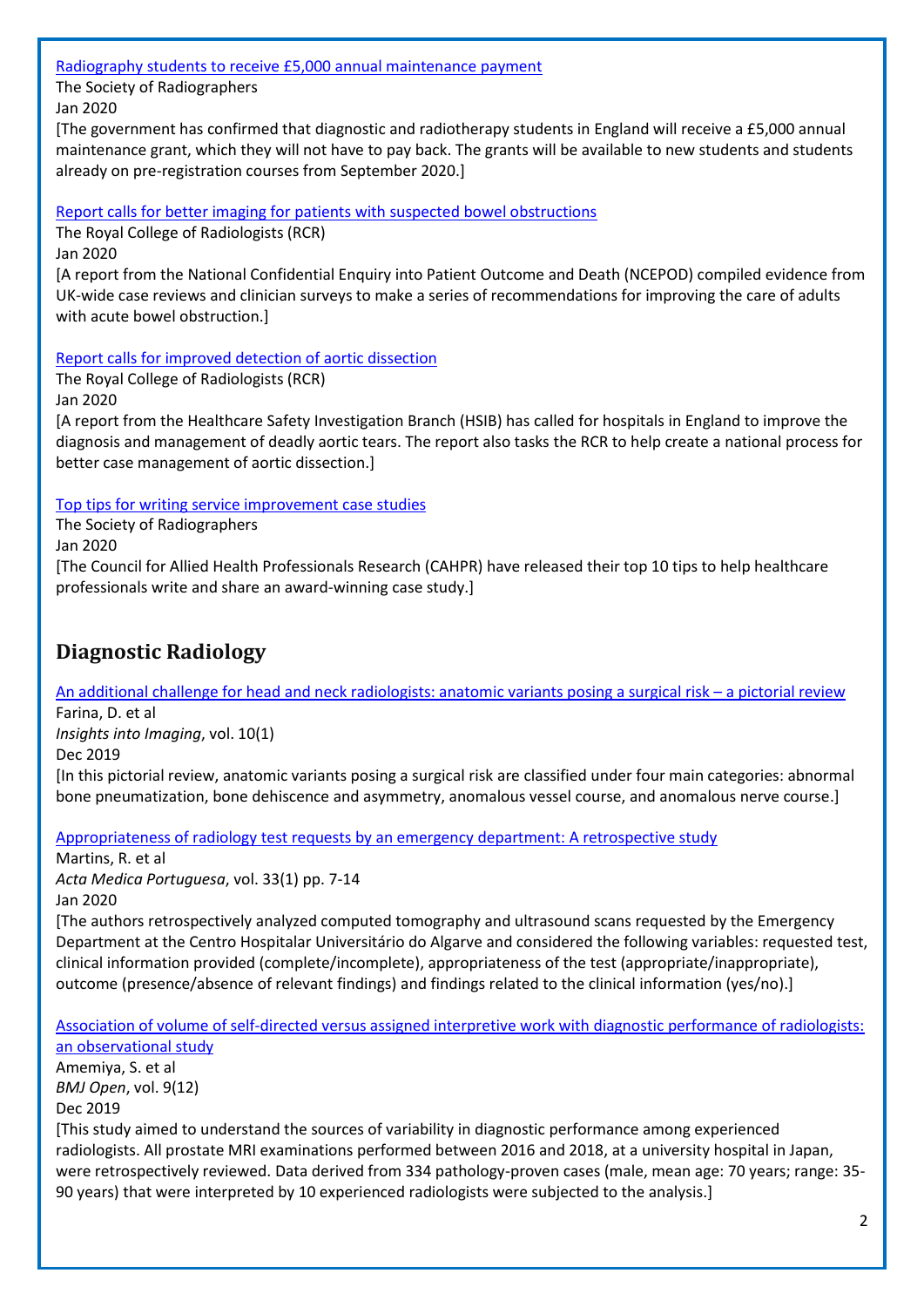#### [Chest imaging using signs, symbols, and naturalistic images: a practical guide for radiologists and non-radiologists](https://insightsimaging.springeropen.com/articles/10.1186/s13244-019-0789-4)

Chiarenza, A. et al *Insights into Imaging*, vol. 10(1) Dec 2019

[The aim of this pictorial review is to highlight the main thoracic imaging findings that may be associated with signs, symbols, or naturalistic images: an "iconographic" glossary of terms used for thoracic imaging is reproduced-placing side by side radiological features and naturalistic figures, symbols, and schematic drawings.]

[Intervention to reduce interobserver variability in computed tomographic measurement of cancer lesions among](https://www.sciencedirect.com/science/article/pii/S036301882030013X?via%3Dihub)  [experienced radiologists.](https://www.sciencedirect.com/science/article/pii/S036301882030013X?via%3Dihub)

Woo, M.J. et al

*Current Problems in Diagnostic Radiology*

Jan 2020

[In this retrospective study, 13 board-certified radiologists repeatedly reviewed 10 CT image sets of lung lesions and hepatic metastases during 3 non-contiguous time periods (T1, T2, T3). Each preselected case contained normal anatomy cephalad and caudal to the lesion of interest. Lesion size measurement under RECISTS 1.1 guidelines, choice of CT slice, and time spent on measurement were captured.]

[Radiologic imaging of bowel infections](https://www.sciencedirect.com/science/article/pii/S0887217119300678?via%3Dihub)

Duffin, C. et al *Seminars in Ultrasound, CT and MRI*, vol. 41(1) pp. 33-45 Feb 2020

[Using a multimodality approach with ultrasound, computed tomography, and magnetic resonance imaging, the authors describe the spectrum of imaging findings that distinguish a number of infectious etiologies that affect the bowel.]

[Radiologic, pathologic, clinical, and physiologic findings of Electronic Cigarette or Vaping product use-associated](https://pubs.rsna.org/doi/pdf/10.1148/radiol.2020192585) [Lung Injury \(EVALI\): evolving knowledge and remaining questions.](https://pubs.rsna.org/doi/pdf/10.1148/radiol.2020192585)

Kligerman, S. et al *Radiology*

Jan 2020

[Radiologists and pathologists help play an important role in the evaluation of patients suspected of having EVALI. Accurate and rapid identification may decrease morbidity and mortality by allowing for aggressive clinical management and glucocorticoid administration, which have been shown to decrease the severity of lung injury in some patients. In this narrative review, the authors summarise the current state of the art for the imaging and pathologic findings of this disorder and outline a few of the major questions that remain to be answered.]

[Radiological semantics discriminate clinically significant grade prostate cancer](https://cancerimagingjournal.biomedcentral.com/articles/10.1186/s40644-019-0272-y)

Li, Q. et al *Cancer Imaging*, vol. 19(1)

Dec 2019

[This study assessed the ability of radiological traits (semantics) observed on multi-parametric Magnetic Resonance images (mpMRI) to discriminate clinically significant prostate cancer. Multi-parametric MRI studies were obtained from 103 prostate cancer patients with 167 targeted biopsies from the Moffitt cancer center, University of South Florida. Using the target locations, two study radiologists independently re-evaluated the scans and scored 16 semantic traits on a point scale (up to 5 levels) based on mpMRI images. A linear classifier model was built on these semantic traits and related to pathological outcome to identify clinically significant tumours (Gleason Score ≥ 7).]

[The current status and further prospects for lung magnetic resonance imaging](https://link.springer.com/content/pdf/10.1007/s00247-019-04594-z.pdf) in pediatric radiology

Wolfgang Hirsch, F. et al *Pediatric Radiology* Jan 2020 [The authors discuss various factors that favour the establishment of lung MRI in the clinical setting. Among the many sequences proposed for lung imaging, respiration-triggered T2-W turbo spin-echo (TSE) sequences have been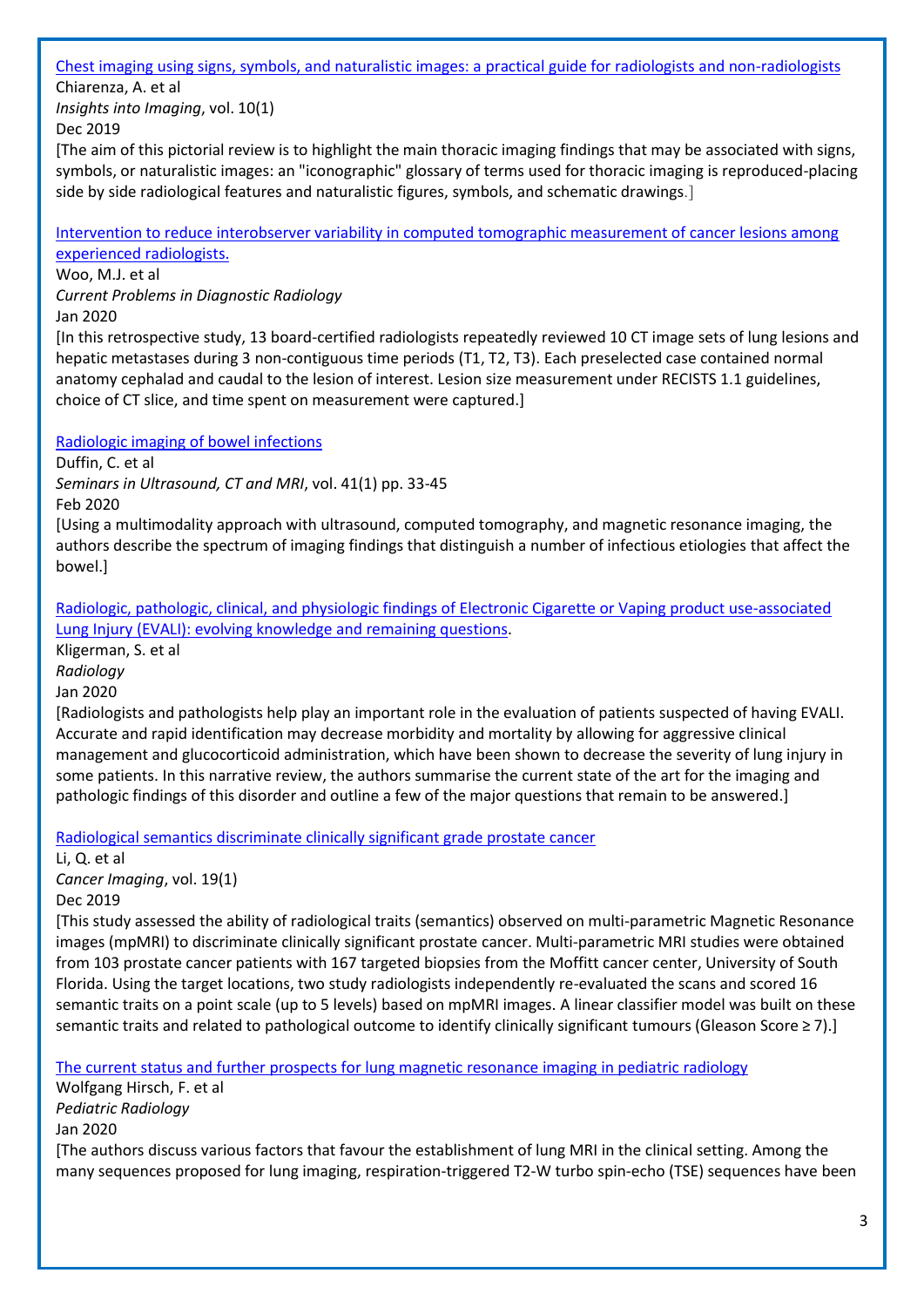established as a good standard for children. Additional sequences are mostly dispensable. The most important pulmonary findings are demonstrated in the form of a detailed pictorial essay.]

# <span id="page-3-0"></span>**Education and Research**

[Women in radiology: gender diversity is not a metric](https://link.springer.com/content/pdf/10.1007%2Fs00330-019-06493-1.pdf) – it is a tool for excellence

Kubik-Huch, R.A. et al *European Radiology* Dec 2019

[This article reviews the current state of gender diversity in academic and leadership positions in radiology internationally and explores a wide range of potential reasons for gender disparities, including the lack of role models and mentorship, unconscious bias and generational changes in attitudes about the desirability of leadership positions. Strategies for both individuals and institutions to proactively increase the representation of women in academic and leadership positions are suggested.]

### <span id="page-3-1"></span>**Interventional Radiology**

Improving the effectiveness and [efficiency of a skin dose investigation protocol in interventional radiology](https://bmjopenquality.bmj.com/content/bmjqir/9/1/e000722.full.pdf)

Harries, D. and Platten, D.J. *BMJ Open Quality*, vol. 9(1) Jan 2020

[To ensure the timely identification of cardiac catheterisation patients at risk of a radiation injury, a skin dose investigation protocol was implemented within the United Lincolnshire Hospitals Trust. Two shortcomings with the new protocol were identified: first, it was possible for a patient to receive a clinically significant skin dose without the protocol being triggered; second, the investigation protocol increased staff workload. The Radiation Protection Department undertook to resolve these issues by making use of two software packages (openSkin and OpenREM) to automate key processes in the skin dose investigation protocol.]

[Role of interventional radiology in the management of infection](https://www.sciencedirect.com/science/article/pii/S0887217119300691?via%3Dihub)

Hynes, D. et al *Seminars in Ultrasound, CT and MRI*, vol. 41(1) pp.20-32 Feb 2020

[A narrative review which examines the emergent, urgent, and routine nature of various interventional radiology (IR) procedures in the infectious context and timelines for each in regards to the decision making process.]

# <span id="page-3-2"></span>**Patient Experience**

What are the benefits and risks of sharing patients' diagnostic radiological images with them? A cross-sectional study [of the perceptions of patients and clinicians in the UK.](https://bmjopen.bmj.com/content/10/1/e033835)

Cox, W.A.S., Cavenagh, P., and Bello, F. *BMJ Open*, vol. 10 (1)

Jan 2020

[The objective for this work was to assess clinical experts' and patients' opinions on the benefits and risks of sharing patients' diagnostic radiological images with them. This study was conducted outside of the primary and secondary care settings. Clinical experts were recruited at a UK national imaging and oncology conference, and patients were recruited via social media. 403 usable questionnaires were returned consisting of responses from clinical experts (n=121) and patients (n=282). Both groups acknowledge the potential benefits of this practice.]

<span id="page-3-3"></span>[Health care-associated infections and the radiology department](https://www.jmirs.org/article/S1939-8654(17)30115-7/pdf)

Ilyas, F., Burbridge, B., and Babyn, P.

*Journal of Medical Imaging and Radiation Services*, vol. 50(4)

Dec 2019

[This review considers how patients and staff can be exposed to health care-associated infections in the radiology department, including contaminated inanimate surfaces, radiology equipment, and associated medical devices.]